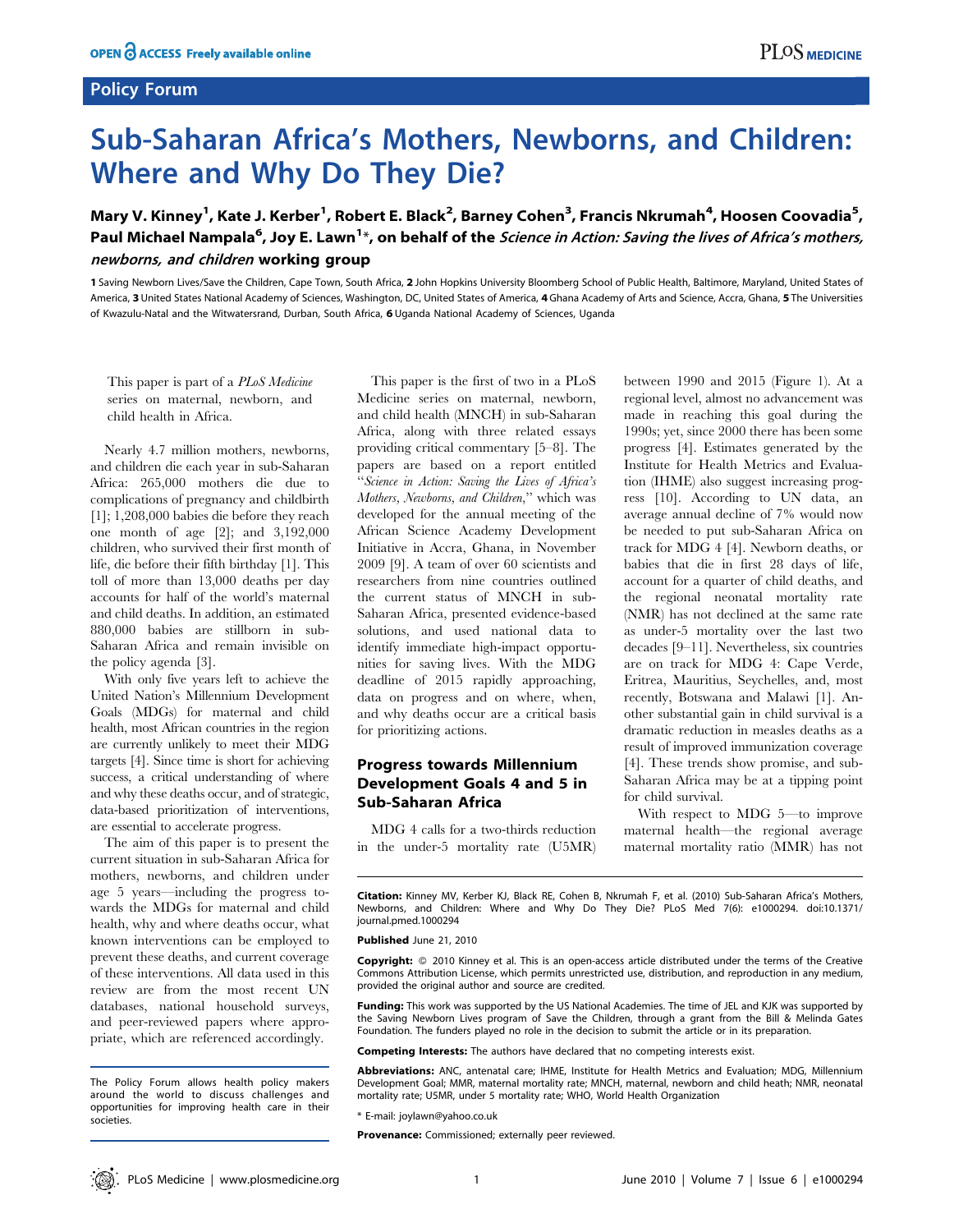### Summary Points

- N Every year 4.4 million children—including 1.2 million newborns—and 265,000 mothers die in sub-Saharan Africa. This amounts to 13,000 deaths per day or almost nine deaths every minute. Sub-Saharan Africa has half of the world's maternal, newborn, and child deaths.
- The five biggest challenges for maternal, newborn, and child health in sub-Saharan Africa are: pregnancy and childbirth complications, newborn illness, childhood infections, malnutrition, and HIV/AIDS.
- Many scientifically proven health interventions are available for maternal, newborn, and child health such as medicines, immunizations, insecticidetreated bed nets, and equipment for emergency obstetric care. Yet many African governments are currently underutilizing existing scientific knowledge to save women's and children's lives.
- N A scientific approach based on local epidemiological and coverage data is needed to prioritize the highest impact and most appropriate interventions in a given context.
- Most countries in sub-Saharan Africa are behind in achieving the Millennium Development Goals (MDGs) for maternal and child health by 2015. However, progress in several low-income countries demonstrates that the MDGs could still be attained through immediate strategic investments in selected evidencebased interventions and targeted health systems strengthening. Many countries are at a tipping point and now is the critical time to use local data to set priorities and accelerate action.

changed with statistical significance since 1990 [12–16], as shown in Figure 2. However, because most modeled estimates have wide ranges of uncertainty and different methodologies, trend data should be interpreted with caution. When calcu-





Figure 1. Progress towards Millennium Development Goal 4 for newborn and child survival in sub-Saharan Africa. U5MR has declined since 1990 in sub-Saharan Africa in relation to the MDG 4 target for child survival, a reduction of the U5MR by two-thirds by 2015. Although some reduction in the U5MR has been achieved, particularly since 2000, on average, the pace of the decline across the region has been too slow to meet the MDG 4 target. The figure also shows the regional trend for the NMR since 1995. Newborn deaths account for over a quarter of under-5 deaths and there has been little decline. Figure adapted from Kinney et al. 2009 [9] and Lawn and Kerber 2006 [11]. Data from http://www.childmortality.org and updated for 2008 using data from Countdown to 2015 for Maternal, Newborn and Child Health [2] and State of the World's Children 2010 [1]. The second line on the graph uses data generated by IHME from Rajaratnam et al. 2010 [10].

doi:10.1371/journal.pmed.1000294.g001

lating the number of maternal deaths, the country-reviewed UN estimate for 2005 has been used [15]. Of the region's 46 countries, 40 are estimated to have high or very high maternal mortality (classified as MMR over 300 deaths per 100,000 live births) [15]. The proportion of deliveries attended by skilled health care personnel, one indicator of MDG 5 progress, has shown a minimal increase over the past few decades in sub-Saharan Africa, averaging 42% in 1990 and 46% in 2008 [4,17].

Even though many of the regional average indicators are not encouraging, some individual countries are making progress. For example, Eritrea has achieved an average annual U5MR reduction of 5% since 1990 despite having one of the lowest gross national incomes per capita in the world [1]. Malawi, Tanzania, and Ghana are among countries with stagnant U5MR in the 1990s but have experienced up to a 30% decline in U5MR since 2000 [1]. Benin and Burkina Faso have registered increases in skilled birth attendance in the past ten years, by 18 and 12 percentage points respectively [18]. Ghana has also achieved an increase in skilled birth attendance associated with a policy of free medical care for pregnant women announced by the country's president in May 2008 and implemented through the National Health Insurance Scheme [19].

With several global and regional plans and commitments in place, there is renewed hope that maternal and child survival will continue to improve in the region. In recent years, global and national leaders have highlighted the importance of MNCH, such as the strategic framework for child survival and health-related MDGs presented by UN partners and adopted at an African Union meeting in 2005 [20], and the upcoming July 2010 Summit of the African Union on the theme ''Maternal, Newborn and Child Health and Development in Africa.'' Globally there is also more attention; for example the G8 leaders' statement ''Promoting Global Health'' in July 2009 [21], the global consensus statement for MNCH in September 2009 [22], and an announcement by Canada's Prime Minister that MNCH will be a top priority for the 2010 G8 meeting [23]. Importantly, between 2003 and 2006, donor investment for MNCH increased by 63% for child health and 66% for maternal and newborn health [24]. As a result, information on the current situation of maternal, newborn, and child health is critical to guide this action.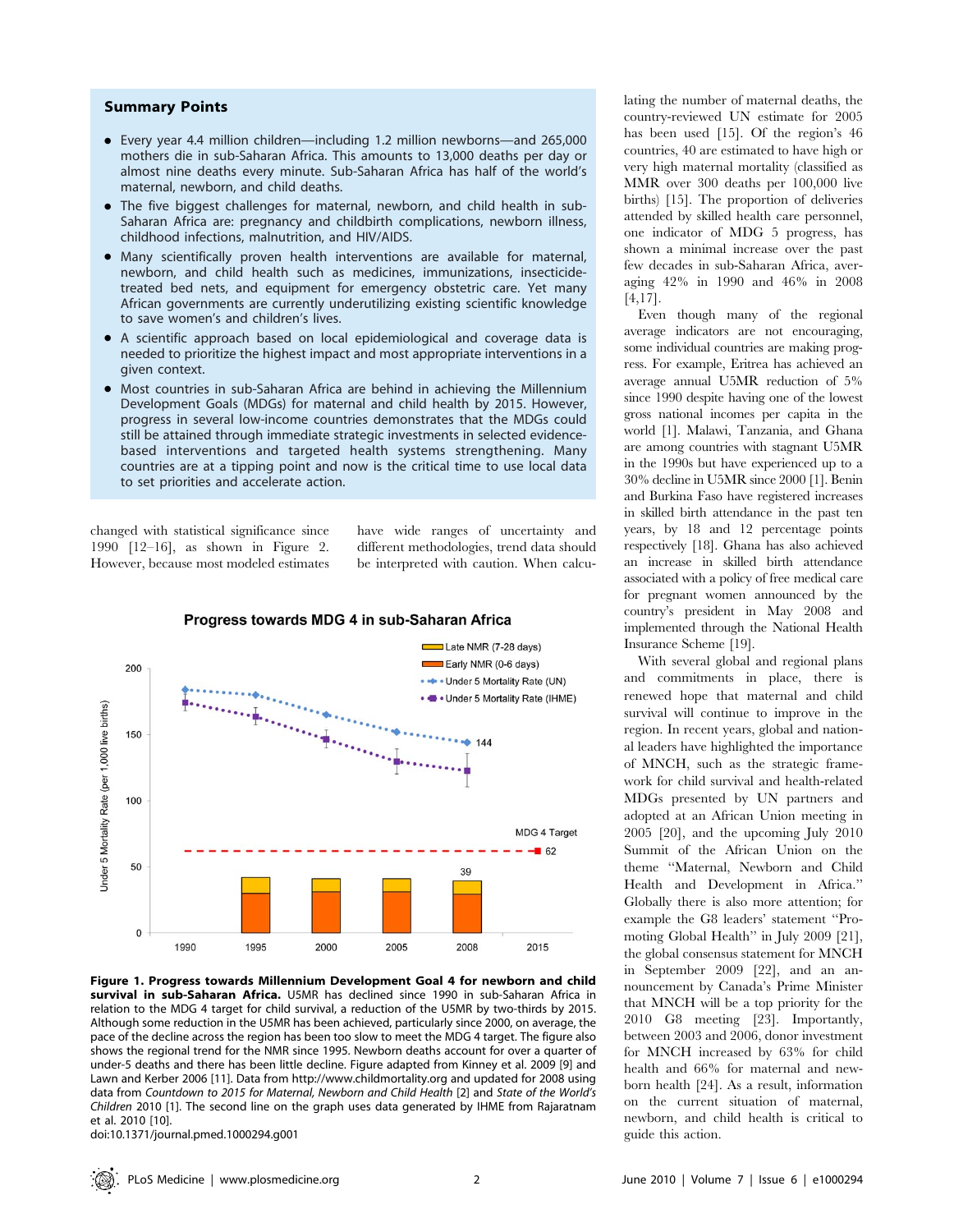



Note: Trend comparison is uncertain as methodology has changed over time. The range lines indicate the uncertainty bounds of the data

Figure 2. Progress towards Millennium Development Goal 5 for maternal survival in sub-Saharan Africa. MMR has remained practically unchanged since 1990 in sub-Saharan Africa in relation to the MDG 5 target for maternal survival, a reduction of the MMR by three quarters by 2015. However, the confidence intervals are extremely wide and trend comparison is uncertain as methodology has changed over time. Data for 1990 from WHO, UNICEF, UNFPA, and The World Bank 2007 [12]; data for 1995 are from WHO, UNICEF, and UNFPA 2001 [13]; data for 2000 are from WHO, UNICEF, UNFPA 2004 [14]; and data for 2005 are from Hill et al. 2007 [15]. The second line on the graph uses data generated by IHME from Hogan et al. 2010 [16]. doi:10.1371/journal.pmed.1000294.g002

# Current Situation of Maternal, Newborn, and Child Health in Sub-Saharan Africa

Sub-Saharan Africa accounts for 11% of the world's population yet half of the world's burden of maternal, newborn, and child deaths (Figure 3)—nearly 4.7 million deaths per year. The region is also carries a disproportionate share of other major health challenges: 90% of the world's malaria deaths [25], 67% of people living



Regional distribution of the global burden for maternal mortality, child mortality, and HIV/AIDS

Figure 3. Regional distribution of the global burden for maternal mortality, child mortality, and HIV. Sub-Saharan Africa carries a high proportion of the global disease burden for maternal and child health, and HIV/AIDS. The region accounts for half of the world's maternal, newborn, and child deaths and two-thirds of people living with HIV/AIDS. Figure adapted from Kinney et al. 2009 [9]; data for maternal deaths in 2005 from Hill et al. 2007 [15]; data for under-5 child deaths in 2008 from State of the World's Children 2010 [1]; data for number of adults and children living with HIV in 2007 from UNAIDS, Report on the Global AIDS Epidemic, 2008 [26]. doi:10.1371/journal.pmed.1000294.g003

with HIV/AIDS globally [26], and 28% of the underweight children in developing countries [27]. Yet this heavy burden falls on the region with the lowest density of health care workers (see Box 1).

Within the region, countries in West and Central Africa generally have higher rates of maternal mortality and under-5 mortality than Eastern and Southern African countries. Nigeria alone, as the most populous country in the region and the eighth most populous country in the world, accounts for a quarter of all maternal, newborn, and child deaths in sub-Saharan Africa [1].

### Causes of Maternal, Newborn, and Child Deaths

There are five major challenges for maternal, newborn, and child health in sub-Saharan Africa: pregnancy and childbirth complications, newborn illness, childhood infections, malnutrition, and HIV/AIDS [9]. These need to be overcome for the region to achieve the MDGs for maternal and child survival. HIV/ AIDS results in 210,000 child deaths each year in the region, but this burden falls mainly on 16 countries in Southern Africa, and in some of these HIV/AIDS is the major cause of death.

According to the most recent World Health Organization (WHO) analysis, most maternal deaths in Africa are related to direct obstetric complications that occur around the time of childbirth—mainly hemorrhage, hypertension, sepsis, and obstructed labor, which combined account for 64% of all maternal deaths (Figure 4) [28]. Non-pregnancy related infections, such as HIV/AIDS and pneumonia, account for 23% of the deaths and unsafe abortion accounts for 4% of maternal deaths in Africa [28]. More than half of maternal deaths take place within one day of birth [29]. Malnutrition, including maternal anemia, iodine deficiency, and poor-quality diet, also contribute to maternal mortality and the high incidence of stillbirths and congenital abnormalities [27]. HIV-infected mothers' risk of dying is ten times higher than that of HIVnegative mothers [30].

It is estimated that 880,000 stillbirths occur each year in sub-Saharan Africa [3], yet there is limited attention to these deaths [31]. Nearly one-third of all stillbirths occur during labor and are difficult to distinguish from early neonatal deaths [3,32]. Many of these deaths are preventable with the same solutions that would save many mothers and newborns [33].

With mortality in later childhood decreasing, the proportion of deaths that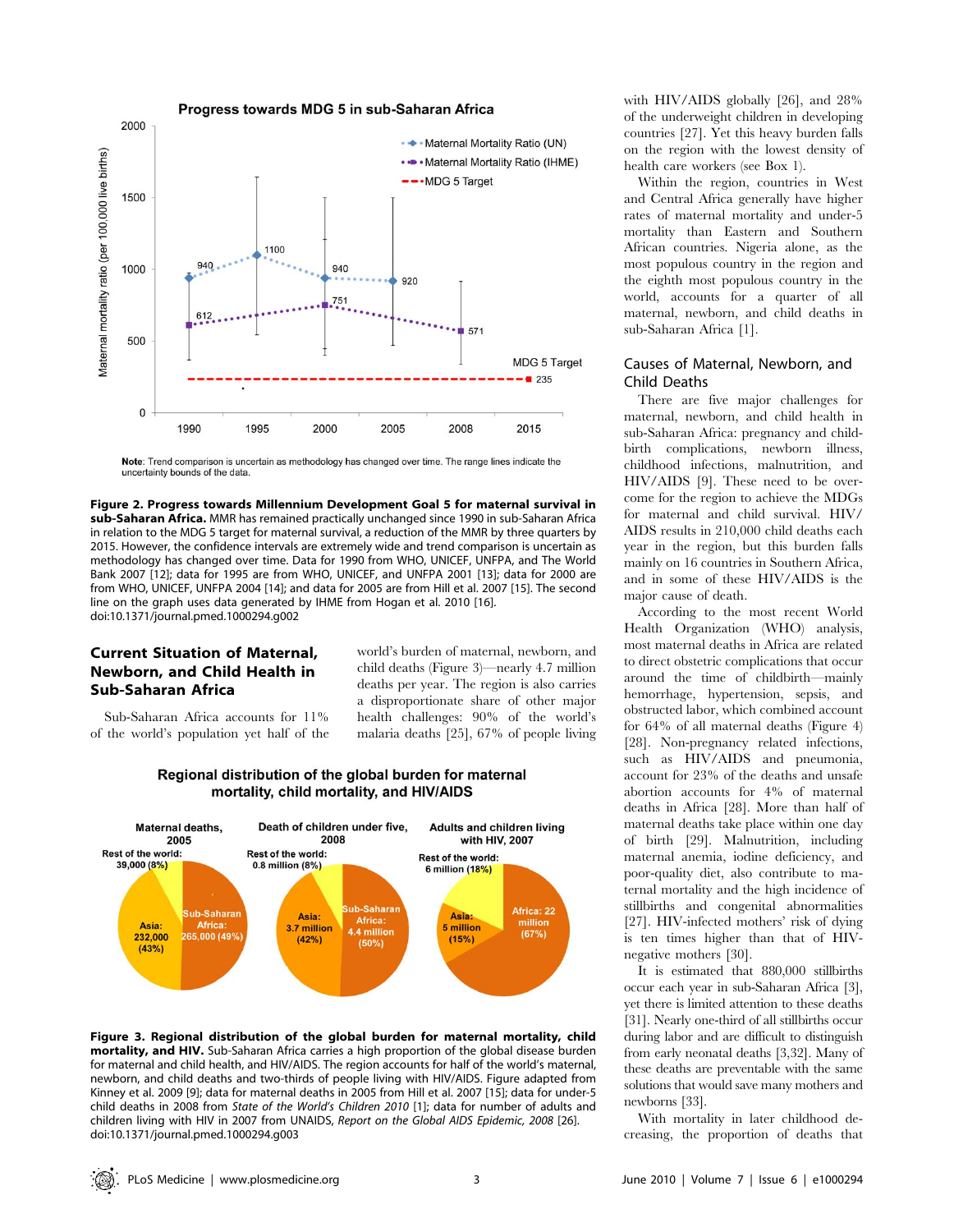### Box 1. Many sub-Saharan African Countries Rely on Mid-Level Cadre Health Workers

A shortage of qualified health workers is a major constraint for accessing essential health care in Africa, which suffers more than 24% of the global burden of disease, and yet has only 3% of the world's health workers [61]. Sub-Saharan Africa is the region with the lowest density of total health workers per 1,000 population of 2.3 compared to Europe with 18.9 [61]. At least 36 countries of the 46 countries experience critical shortages in human resources.

Due to this human resource shortage, many countries rely on task shifting. Task shifting presents a viable solution for improving health care coverage by making more efficient use of the human resources already available while longer training programs are expanded. However tasks should be selected, roles defined and supervision is critical.

Simpler tasks may be shifted to the lower level such as the use of extension workers or community health workers for example for immunization, contraceptive services or community case management of childhood illness. Some countries, such as Ghana, have used medical assistants to diagnose and treat common disorders for decades [62]. Since many developing countries have already successfully employed the use of mid-level health care workers, the current question is how to expand, supervise and monitor their role.

Alternatively more complex tasks can be delegated to mid level health worker cadres with appropriate training e.g. non-physician clinicians, midwives. For example, in Malawi, Mozambique, and Tanzania, around 90% of emergency obstetric operations, including caesarean sections are performed by clinical officers. Training more mid-level health workers especially in surgery will save lives at lower cost and with higher retention in hard to serve areas [63]. Yet in order to maximize the benefits that may accrue from building capacity of and using non-physicians, some concerns need to be addressed such as qualification levels, ethical conduct, and abuse of roles and low motivation. Recent studies suggest that some of these challenges can be resolved with salary enhancements and greater professional recognition [64]. In the long term, additional investment in training non-physician clinicians is needed generate a critical mass of skilled cadres who could stay at rural posts and serve at district hospitals long.

take place in the neonatal period has been rising, with three main causes accounting for 88% of newborn deaths in the region: (1) infections (including sepsis/pneumonia, tetanus, and diarrhea); (2) intrapartum-related conditions (''birth asphyxia''); and (3) preterm births [34]. Up to 90% of newborns who die are low birthweight  $\approx 2,500$  grams) including preterm babies, who have the greatest risk of death. Yet most could be saved with simple care such as warmth, feeding, hygiene, and early treatment of infections [35].

After the first month of life, two-thirds of child deaths are due to pneumonia, diarrhea, and malaria, which are preventable and also very feasible to treat [34]. Undernutrition contributes to child mortality by increasing children's risk of dying from infections. With over 31 million African children underweight, the nutritional risk factors—including vitamin A and zinc deficiencies and suboptimal breastfeeding—contribute to more than one-third of postneonatal child deaths [27].

While the five major causes of maternal, newborn, and child deaths are similar across countries, the proportions vary, especially for those countries more affected by HIV/AIDS. For example, even though HIV/AIDS accounts for only 4% of child deaths in the region overall, in South Africa, more than half of child deaths are due to HIV/AIDS and at least 38% of maternal deaths are from HIV/AIDS, tuberculosis, and pneumonia [30].

### Other Factors That Influence Maternal, Newborn, and Child Heath

In addition to the direct causes of deaths, poverty and inequity undermine the survival of mothers, newborns, and children. Intersectoral actions such as expanding educational opportunities, improving living and working conditions, and increasing access to water and sanitation could dramatically improve health outcomes within even one generation. [36].

Poverty is an underlying cause for many deaths, with nearly 99% of global maternal and newborn deaths occurring in lowand middle-income countries [37]. Maternal mortality is more than twice as high in the poorest households than among the

least poor households [29]. Poverty undermines MNCH through numerous pathways, including increased risk of illness and undernutrition through insufficient diet, inadequate housing and sanitation, and reduced care-seeking and access to health care services.

Gender discrimination, low levels of female education, and lack of empowerment prevent women from seeking care, having the autonomy to make decisions, and accessing the best choices for themselves and their children's health, resulting in critical delays and unnecessary deaths. Educated women are less likely to die in childbirth, and children whose mothers have a primary school education are half as likely to die before age five as children whose mothers have no education [11]. Specific health education for families and mothers-to-be are key components to MNCH. Shifting harmful norms that disempower women, for example, ending female genital mutilation, are also critical for improving MNCH outcomes [38].

The urban/rural divide also affects MNCH and access to health care. Mortality is consistently lower in urban areas than in rural areas, with remote communities often having poorer access to health care [39]. However, rapid urbanization is associated with crowded living conditions, poor sanitation, and widespread poverty. Thus, even these urban averages mask disparities for the fast-growing population of urban and peri-urban poor across the continent who struggle as much as or more than their rural counterparts to access quality health care.

Countries experiencing conflict also tend to have higher rates of maternal, newborn, and child death due to unstable institutions and weak health systems. Most of the ten countries in sub-Saharan Africa with the highest mortality rates have seen recent complex emergencies including the Democratic Republic of the Congo, Angola, Liberia, Sierra Leone, and others. One study in the Democratic Republic of the Congo found that maternal deaths were more common in the conflict-riddled eastern provinces, 1,174 maternal deaths per 100,000 live births, compared to in the west where the rate was 811 deaths per 100,000 live births [40].

Complex emergencies, such as conflict and natural disasters, present considerable challenges to delivering MNCH services and maintaining a functional health system. These situations are often marked by a lack of equipment and supplies, poor referral systems, bad and worsening conditions of health facilities, loss of human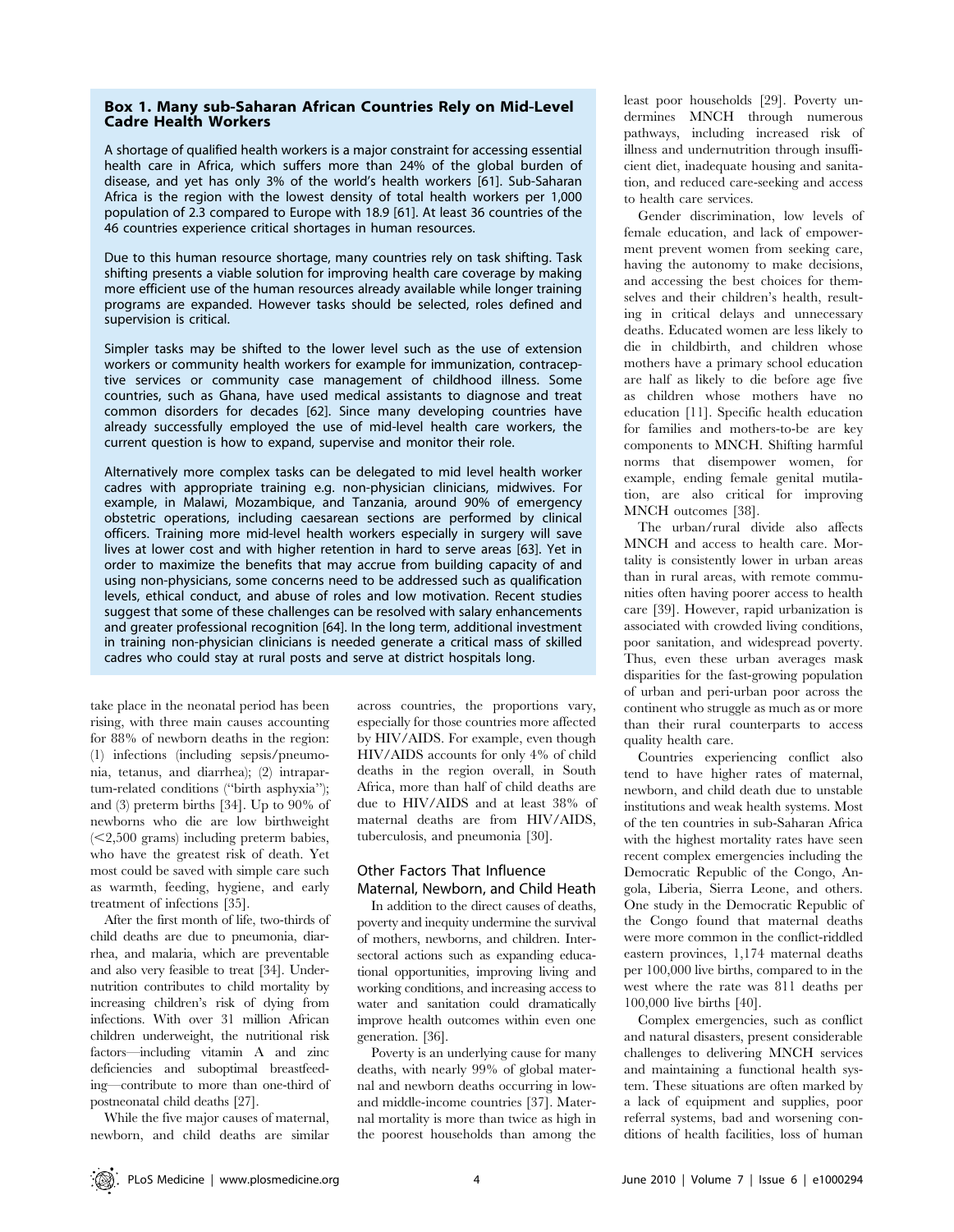

# Cause of maternal, newborn, and child deaths

Figure 4. Causes of maternal, newborn, and child deaths in sub-Saharan Africa. More than half of maternal deaths in Africa are due to direct obstetric complications, with hemorrhage being the leading cause. Maternal sepsis and hypertensive disorders are important and preventable causes of maternal mortality. Newborn deaths account for more than one quarter of under-5 deaths in Africa. Infections are the biggest cause of newborn death yet the most feasible causes to prevent and treat. The two other major causes of newborn deaths are preterm birth complications and intrapartumrelated (previously called ''birth asphyxia''), which are closely linked to maternal health. Main causes of under-5 deaths include pneumonia, diarrhea, and malaria. Globally more than one-third of postneonatal child deaths are attributable to undernutrition. The cause-of-death profile varies between and within countries, with HIV/AIDS contributing to more deaths in southern African countries. Figure adapted from Kinney et al. 2009 [9] using data sources for maternal (Khan et al. 2006 [28]) and newborn and child (Black et al. 2010 [34]) causes of death. doi:10.1371/journal.pmed.1000294.g004

resources for health, and deteriorating transportation networks. Corruption, authoritarian regimes, weak institutions, and limited freedoms can also inhibit access to effective care for mothers, newborns, and children. Conversely, good governance is linked to systematic progress towards comprehensive and effective health systems [36].

Finally, health care is simply unaffordable for many families in sub-Saharan Africa. User fees and cost-sharing arrangements remain a major barrier to accessing health services, especially for the poor. Other economic barriers include informal health care fees, the cost of medicines and tests not supplied in public health facilities, the cost of not working during hospitalization, travel, food, and accommodations. Although removing fees might benefit poor families and increase health service utilization, it requires careful planning, management, and support by other policy measures to ensure that quality of care is maintained and health facility funding needs are met through sources other than user fees [41]. Ghana, South Africa, and Uganda have all experienced some success in user fee elimination for MNCH services [18,42,43].

# Solutions for Maternal, Newborn, and Child Health: Interventions and Health Packages

A number of reviews published over the past seven years have looked at interventions to reduce child [44,45], newborn [46], perinatal, and maternal mortality [47]; to address intrapartum-related deaths and stillbirths [31,33,48]; to improve sexual and reproductive health [49] and child development [50]; and to reduce maternal and childhood undernutrition [51] (see Table S1) [52].

While single or vertical interventions can be critical in rapidly increasing coverage, a more sustainable solution is to integrate effective interventions and delivery strategies within existing health system packages [53]. Bridging the artificial divide between vertical approaches (that focus on specific donor agendas, disease priorities, and interventions) and horizontal ones (that aim to strengthen the overall structure and functions of the health system), may increase the efficiency of service delivery and build a resultsfocused health system [54]. There is increasing evidence to suggest that when MNCH interventions are packaged and provided through various service delivery modes tailored to suit existing health systems, cost-effectiveness is enhanced and available human resources are maximized [53].

The continuum of care is a core organizing principle for health systems that emphasizes linkages between health care packages across time and through various service delivery strategies. An effective continuum of care addresses the needs of the mother, newborn, and child throughout the life cycle wherever care is provided: at home, the primary care level, and at district and regional hospitals [53]. Eight basic health packages are present in almost every health system that make up the continuum of care (Figure 5):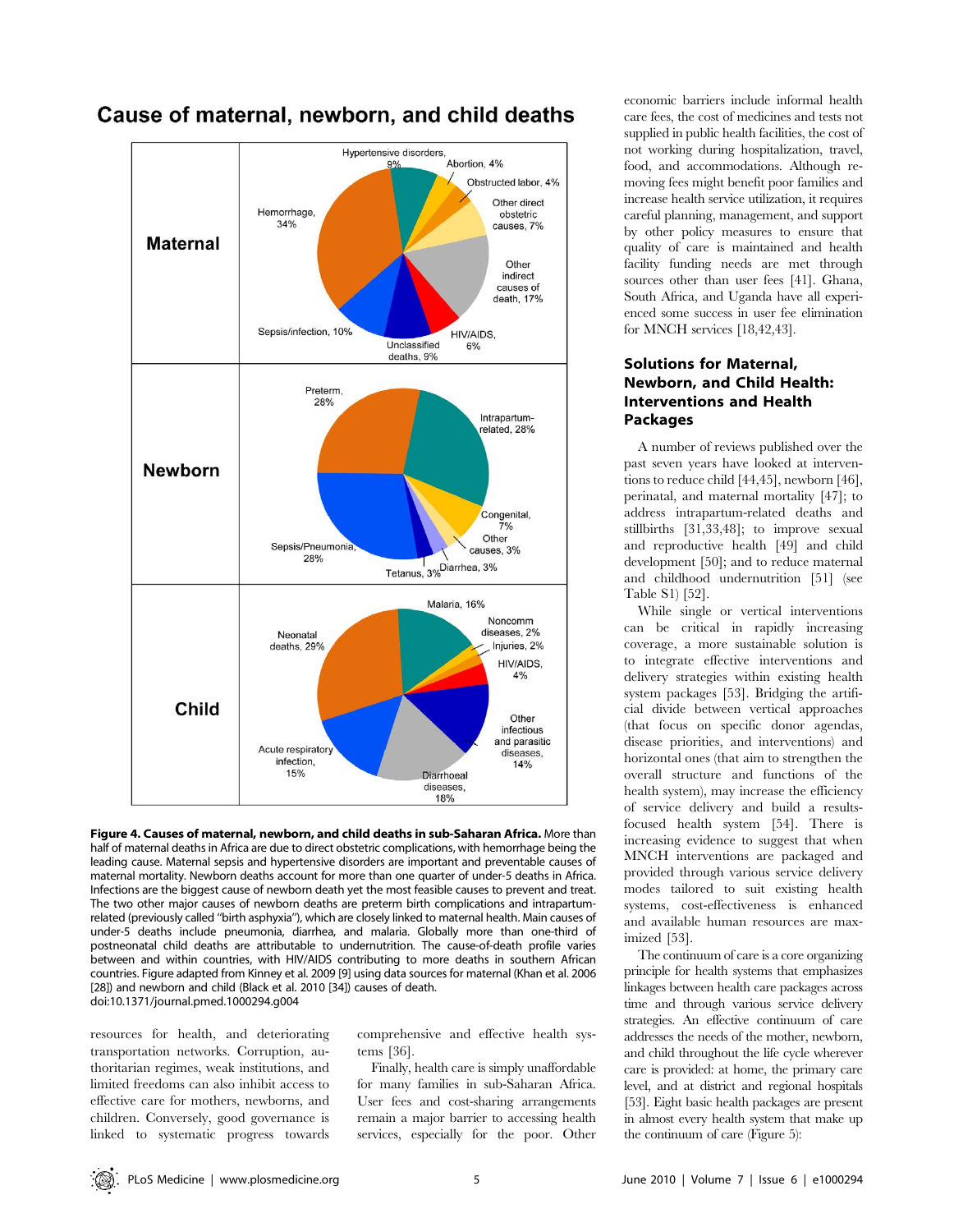Integrated maternal, newborn, and child health packages

| Clinical                   | <b>REPRODUCTIVE</b><br>- Post-abortion care.<br><b>TOP where legal</b><br>- STI case<br>management                                                                                                     | <b>CHILDBIRTH CARE</b><br>- Emergency obstetric care<br>- Skilled obstetric care and immediate newborn<br>care (hygiene, warmth, breastfeeding) and<br>resuscitation<br>$-$ PMTCT                                                                                                         |  | <b>EMERGENCY NEWBORN AND CHILD CARE</b><br>- Hospital care of newborn and childhood illness<br>including HIV care<br>- Extra care of preterm babies including kangaroo<br>mother care<br>- Emergency care of sick newborns                                                                                                                                                                                                            |                                                                                                                                                                                                                                                                        |
|----------------------------|--------------------------------------------------------------------------------------------------------------------------------------------------------------------------------------------------------|-------------------------------------------------------------------------------------------------------------------------------------------------------------------------------------------------------------------------------------------------------------------------------------------|--|---------------------------------------------------------------------------------------------------------------------------------------------------------------------------------------------------------------------------------------------------------------------------------------------------------------------------------------------------------------------------------------------------------------------------------------|------------------------------------------------------------------------------------------------------------------------------------------------------------------------------------------------------------------------------------------------------------------------|
| <b>Outreach/outpatient</b> | <b>REPRODUCTIVE</b><br><b>HEALTH CARE</b><br>- Family planning<br>- Prevention and<br>management of STIs<br>and HIV<br>- Peri-conceptual<br>folic acid                                                 | <b>ANTENATAL CARE</b><br>-4-visit focused<br>package<br>- IPTp and bednets<br>for malaria<br>- PMTCT                                                                                                                                                                                      |  | <b>POSTNATAL CARE</b><br>- Promotion of healthy<br>behaviours<br>- Early detection of<br>and referral for illness<br>- Extra care of LBW<br><b>babies</b><br>- PMTCT for HIV                                                                                                                                                                                                                                                          | <b>CHILD HEALTH CARE</b><br>- Immunizations, nutrition, e.g.<br><b>Vitamin A and growth monitoring</b><br>- IPTi and bednets for malaria<br>- Care of children with HIV<br>including cotrimoxazole<br>- First level assessment and care<br>of childhood illness (IMCI) |
| Family/community           | <b>FAMILY AND COMMUNITY</b><br>-Adolescent and<br>pre-pregnancy<br>nutrition<br>- Education<br>-Prevention of STIs<br>and HIV                                                                          | - Where skilled care is not<br>- Counseling and<br>preparation for<br>available, consider clean<br>newborn care.<br>delivery and immediate<br>newborn care including<br>breastfeeding, birth<br>and emergency<br>hygiene, warmth and early<br>preparedness<br>initiation of breastfeeding |  | <b>Healthy home care including:</b><br>- Newborn care (hygiene, warmth)<br>- Nutrition including exclusive breastfeeding and<br>appropriate complementary feeding<br>- Seeking appropriate preventive care<br>- Danger sign recognition and careseeking for illness<br>- Oral rehydration salts for prevention of diarrhoea<br>- Where referral is not available, consider case<br>management for pneumonia, malaria, neonatal sepsis |                                                                                                                                                                                                                                                                        |
|                            | Intersectoral<br>Improved living and working conditions - Housing, water and sanitation, and nutrition<br><b>Education and empowerment</b><br><b>Pre-pregnancy</b><br><b>Pregnancy</b><br><b>Birth</b> |                                                                                                                                                                                                                                                                                           |  | Newborn/postnatal                                                                                                                                                                                                                                                                                                                                                                                                                     | <b>Childhood</b>                                                                                                                                                                                                                                                       |

Figure 5. Integrated maternal, newborn and child health packages. Eight integrated packages for MNCH, with evidence-based interventions along the continuum of care, organized by lifecycle and place of service delivery. Figure from Kinney et al. 2009 [9] adapted from Kerber et al. 2007 with permission [53].

doi:10.1371/journal.pmed.1000294.g005

- (1) Clinical care package for reproductive health;
- (2) Clinical care package for childbirth;
- (3) Clinical care package for newborn and child;
- (4) Outpatient and outreach package for reproductive health care;
- (5) Outpatient and outreach package for antenatal care;
- (6) Outpatient and outreach package for postnatal care;
- (7) Outpatient and outreach package for child health care; and
- (8) Family and community care package.

A functioning continuum of care for MNCH relies on these integrated health packages to deliver a range of high-impact interventions (see Figure 5). Although these packages exist in nearly all settings, low- and middle-income countries cannot possibly scale up and implement all MNCH interventions within these packages at once, so priorities have to be selected. Packages can be designed based on simpler, specific interventions to achieve a particular outcome, and then become more complex in number and types of interventions over time according to local needs and capacity. The rate of scale-up depends on the functionality of the health system—human resource capacity, healthfacility infrastructure, supply systems, financial resources, government stewardship, district-level management, and monitoring.

### Current Coverage, Equity, and Quality Gaps

Coverage for the basic service delivery packages for MNCH in sub-Saharan Africa varies across the continuum of care. The eight basic packages consist of multiple interventions (Figure 5), and Figure 6 shows the regional coverage data for one representative indicator or contact point for six of the eight packages. There are currently no routine indicator data available for the reproductive health clinical care package or for the family and community care package.

The *coverage gap* is the difference between current coverage and full or universal coverage that reaches all families with essential care. Services that can be scheduled—notably antenatal care (ANC) and immunization—tend to have relatively high coverage across the region with 71% of pregnant women receiving at least one ANC visit with a skilled attendant and 72% of children receiving the required three doses of the vaccine against diphtheria, pertussis, and tetanus (DPT) [1]. However, cases that require 24-hour curative services—such as skilled attendance and emergency obstetric care, and case management for pneumonia, diarrhea, and malaria—have much lower coverage [2]. Less than 50% of births are attended by skilled personnel, and coverage of routine postnatal care for mothers

and babies is very low (31%), partly because this is a recently recognized package with varying delivery strategies [55]. For children under 5 years of age, coverage of antibiotics for pneumonia is 29% [1]. Critical interventions such as contraception and postnatal care are possible through outreach but have not been given consistent policy priority. Figure 6 also shows the wide range of coverage for these packages among countries with the lowest and highest coverage levels marked. For example, skilled attendance at birth varies from 6% in Ethiopia to 98% in Mauritius, and postnatal care is ten times higher in Ghana than in Chad [2]. Generally, overall progress for scaleup of high-impact MNCH interventions has been slow in sub-Saharan Africa, with some notable exceptions such as insecticide-treated nets and immunizations, which have received more attention [2].

The *equity gap*—the difference between the care received by the richest families compared to the poorest families—is hidden by national averages. Equitable care involves providing care to all families according to need, rather than according to income or other social grouping. Large disparities exist between rich and poor people and areas, public and private health sectors, provinces or districts, and among rural, urban, and periurban populations. Even for some primary health interventions with high coverage, such as immunizations, coverage is lower for poorer families. For clinical and curative care, the gap between access to care for the richest and poorest households is much wider. For example, skilled attendance during childbirth is 5-fold higher for the richest families than the poorest [33]. Increased investment to improve equitable access to care and targeting the poorest and hardest-to-reach areas must be systematically improved to reach all families, particularly during childbirth and the critical early postnatal period.

The quality gap is the difference between coverage of the basic package and provision of effective and client friendly care. To save the most lives, increasing coverage of care alone is not enough. Quality must improve and remain high in order to provide effective care and to maintain demand for health services. Quality service provision requires the availability of people with appropriate skills and the essential equipment and drugs. For example, the contact point of one ANC visit is not as effective as the full package of at least four ANC visits with evidence-based content including the identification of high-risk pregnancies, counseling for birth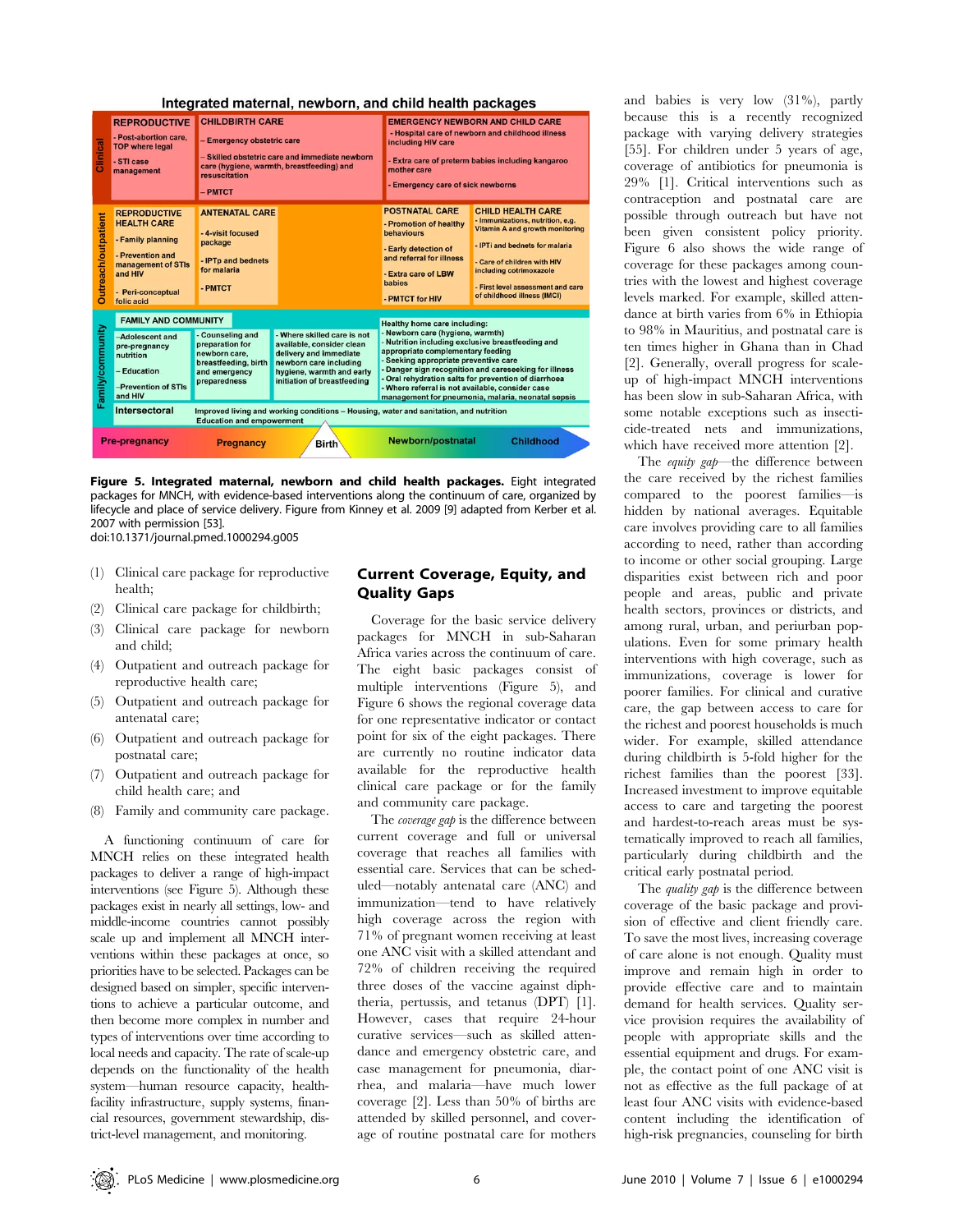



Figure 6. Coverage at critical time points along the continuum of care in sub-Saharan Africa, around the year 2008. The regional average coverage varies along the continuum of care for MNCH in sub-Saharan Africa. Currently, there are data available for six of the eight basic service delivery packages. The reproductive health packages delivered through outpatient/outreach services is represented by contraceptive prevalence rate. ANC package delivered through outpatient/outreach service is represented by one ANC visit. Childbirth clinical care package is represented by skilled attendant at birth. Postnatal care package delivered through outpatient/outreach service is represented by a postnatal check on the mother's health within 2 days of childbirth. Newborn baby and child clinical care package is represented by under-5 children with suspected pneumonia receiving antibiotics. Child health package delivered through outpatient or outreach service is represented by three doses of DPT vaccine. The reproductive health clinical care package and family and community care package have no routine indicator data available. \*Postnatal care data from 12 countries. <sup>+</sup> Under-5 children with suspected pneumonia receiving antibiotics data from 20 countries. Figure adapted from Kinney et al. 2009 [9] with data from a new analysis of Demographic and Health Surveys (2005–2008) and State of the World's Children 2010 [1]. doi:10.1371/journal.pmed.1000294.g006



Quality gap for antenatal care in sub-Saharan Africa, around 2008

Figure 7. Quality gap for antenatal care in sub-Saharan Africa, around the year 2008. There is a substantial quality gap in ANC services in sub-Saharan Africa. While coverage of at least one ANC visit is relatively high at 71% compared to other MNCH services (see Figure 6), many women attending ANC do not receive the full range of evidence-based components during pregnancy. This quality gap demonstrates key missed opportunities within health systems. Tetanus vaccine coverage is higher because of outreach campaigns. Figure adapted from Kinney et al. 2009 [9] with a new analysis of data from Demographic and Health Surveys (2005–2008) and the UNAIDS Report on the Global AIDS Epidemic, 2008 [26], and State of the World's Children 2010 [1]. doi:10.1371/journal.pmed.1000294.g007

preparedness, and testing and treating for illnesses such as HIV/AIDS and syphilis. Figure 7 shows the regional coverage of at least one antenatal visit (71%), with far fewer women who attend ANC receive the full range of evidence-based interventions during pregnancy, thus, missing key opportunities to provide quality care. Gaps in measurement of quality of care also affect the ability to identify and reduce such quality gaps. Quality care at birth, especially provision of cesarean section and neonatal resuscitation, are sensitive indicators of health system quality and performance [56].

As newborn health has come to global attention only recently, some key highimpact innovations are still not included in routine programs. One example is Kangaroo Mother Care—a simple technique in which the baby is tied to the mother's front, providing warmth, increased feeding, reduced infections, and more rapid recognition of illness. New evidence shows that hospital-based Kangaroo Mother Care reduces deaths for babies under 2,000 grams by 51% [57]. An important area of research is around whether Kangaroo Mother Care can be safely initiated at the community level for families lacking access to health facilities.

For African countries with a high burden of HIV/AIDS, there continue to be many opportunities for prevention of mother-to-child transmission and improving the coverage, quality and equity of available services. New data suggest that breastfeeding (which saves many lives, including reducing non-HIV deaths) can now be made safe for HIV-positive mothers and their babies. Exclusive breastfeeding for six months with antiretroviral drugs minimizes transmission of HIV infection [58–60].

Our analysis of the progress for MDGs 4 and 5 as well as coverage, equity, and quality gaps can inform governments and health policy makers of the current status and where care is lacking, but planning for the most effective course of action and where investment would save the most lives requires further analysis of lives saved and cost. [5].

# Conclusion: Identifying and Investing in Priority MNCH Interventions

With nearly 4.7 million mothers, newborns, and children dying each year in sub-Saharan Africa, and only five years left for achieving the MDGs for maternal and child health, the need for immediate

**Components of Antenatal care**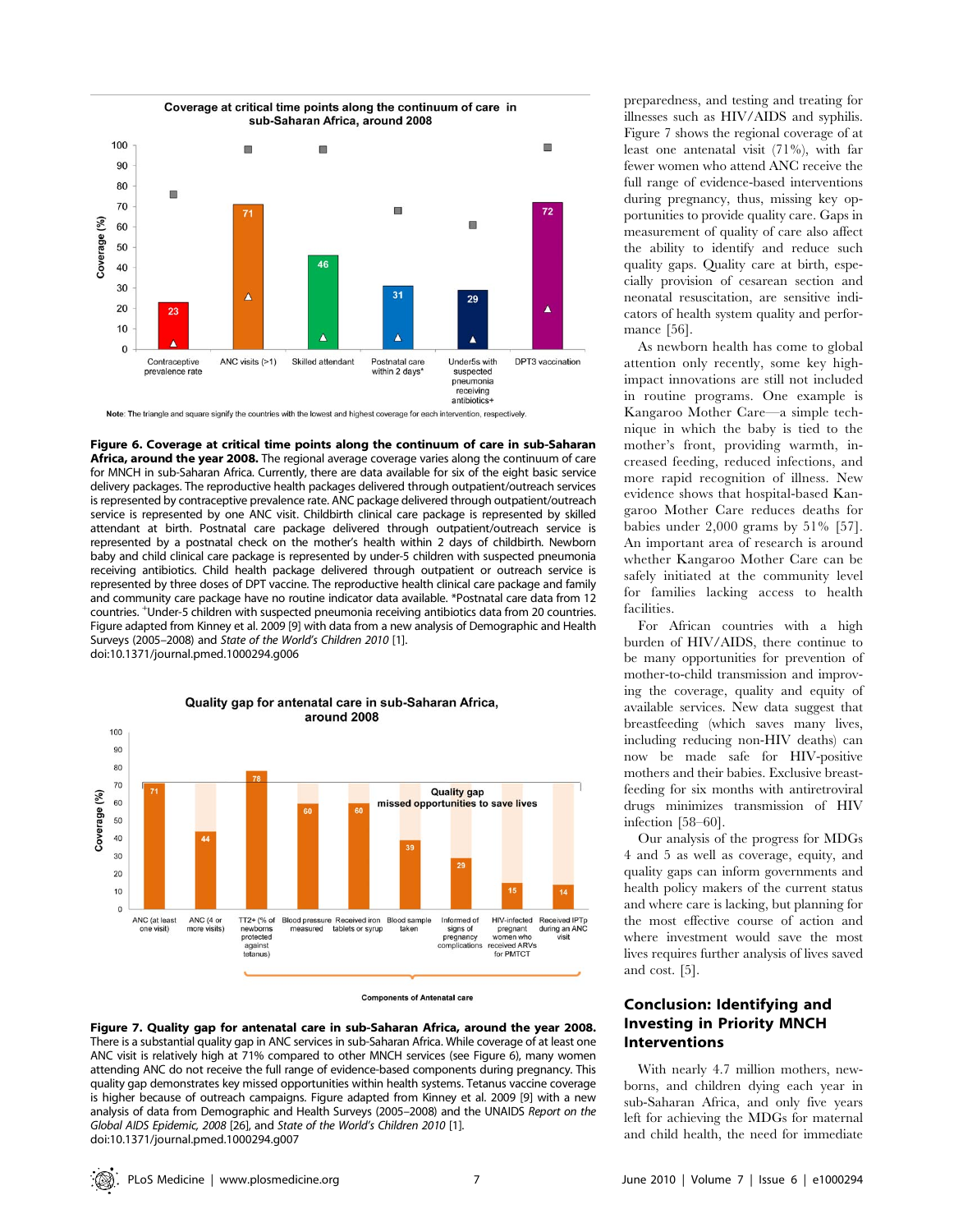action is clear. If essential evidence-based MNCH interventions reached all families in the region by 2015, nearly four million lives could be saved each year [5]. The potential is great and the evidence, together with unprecedented new investment in maternal and child health from continental leaders and increasingly from development partners [21], offers new hope for the future.

Progress in several low-income countries demonstrates that the MDGs for maternal and child survival could still be attained through immediate strategic investments and targeted health systems strengthening, but this effort requires the use of the best national and sub-national mortality and health service coverage data to prioritize interventions that would be most likely to reduce mortality, including the use of lives-saved analysis and costing as discussed in another paper in this series [5]. Many countries in sub-Saharan Africa are at a tipping point for achieving the MDGs for maternal and child survival, but

### References

- 1. UNICEF (2009) State of the World's Children 2010. New York: UNICEF.
- 2. Bryce J, Requejo JH, eds. (2009) Tracking Progress in Maternal, Newborn and Child Survival: The 2010 Report. New York: UNICEF. In press.
- 3. Stanton C, Lawn JE, Rahman H, Wilczynska-Ketende K, Hill K (2006) Stillbirth rates: delivering estimates in 190 countries. Lancet 367: 1487–1494.
- 4. United Nations (2009) The Millennium Development Goals Report 2009. New York: United Nations Department of Economic and Social Affairs.
- 5. Friberg I, Kinney MV, Kerber KJ, Odubanjo O, Bergh AM, et al. (2010) Sub-Saharan Africa's Mothers, Newborns, and Children: How Many Lives Could be Saved with Targeted Health Interventions? PLoS Med. In press.
- 6. Bennett S, Ssengooba F (2010) Closing the gaps: from science to action in maternal, newborn, and child health in Africa. PLoS Med. In press.
- 7. Whitworth J, Sewankambo N, Snewin VA (2010) Building the next generation of African scientists. PLoS Med. In press.
- 8. Rudan I, Kapiriri L, Tomlinson M, Balliet M, Cohen B, et al. (2010) Evidence-based priority settings for action and knowledge gaps. PLoS Med. In press.
- 9. Kinney MV, Lawn JE, Kerber KJ, eds. Science in Action: Saving the lives of Africa's mothers, newborns, and children. Cape Town, South Africa: African Science Academy Development Initiative.
- 10. Rajaratnam JK, Marcus JR, Flaxman AD, Wang H, Levin-Rector A, et al. (2010) Neonatal, postneonatal, childhood, and under-5 mortality for 187 countries, 1970–2010: a systematic analysis of progress towards Millennium Development Goal 4. Lancet. doi:10.1016/S0140- 6736(10)60703-9.
- 11. WHO, UNICEF, UNFPA, and World Bank (2007) Maternal mortality in 2005: estimates developed by WHO, UNICEF, UNFPA, and the World Bank. Geneva: World Health Organization.
- 12. WHO, UNICEF, and UNFPA (2001) Maternal mortality in 1995: estimates developed by WHO,

will applied science lead to evidence-based policy decisions and implementation, or will this critical momentum be wasted? We challenge leaders both inside and outside Africa, and especially from the African Union Summit in 2010, to ensure that science moves to action for Africa's mothers, newborns, and children.

### Supporting Information

Table S1 Recent reviews of interventions that potentially impact maternal, newborn, and child health and nutrition. Previously published series and supplements that have assessed and analyzed interventions and strategies relating to MNCH. Adapted and updated from Bhutta et al. 2008 [52]. Found at: doi:10.1371/journal.pmed. 1000294.s001 (0.46 MB TIF)

### Acknowledgments

The complete membership of the ASADI ''Science in Action'' working group is available at http://www.

UNICEF, and UNFPA. Geneva: World Health Organization.

- 13. WHO, UNICEF, and UNFPA (2004) Maternal mortality in 2000: estimates developed by WHO, UNICEF, and UNFPA. Geneva: World Health Organization.
- 14. Hill K, Thomas K, AbouZahr C, Walker N, Say L, et al. (2007) Estimates of maternal mortality worldwide between 1990 and 2005: an assessment of available data. Lancet 370: 1311–1319.
- 15. Hogan MC, Foreman KJ, Naghavi M, Ahn SY, Wang M, et al. (2010) Maternal mortality for 181 countries, 1980–2008: a systematic analysis of progress towards Millennium Development Goal 5. Lancet. doi:10.1016/S0140-6736(10)60518-1.
- 16. Lawn J, Kerber K, eds. Opportunities for Africa's Newborns: practical data, policy and programmatic support for newborn care in Africa. Cape Town: PMNCH, Save the Children, UNFPA, UNICEF, USAID, WHO.
- 17. Boschi-Pinto C, Bahl R, Martines J (2009) Limited progress in increasing coverage of neonatal and child-health interventions in Africa and Asia. J Health Popul Nutr 27: 755–762.
- 18. Bryce J, Requejo JH (2008) Tracking Progress in Maternal, Newborn and Child Survival: The 2008 Report. New York: UNICEF.
- 19. Witter S, Adjei S, Armar-Klemsesu M, Graham W (2009) Providing free maternal health care: Ten lessons from an evaluation of the National Delivery Exemption Policy in Ghana. Global Health Action 2.
- 20. UNICEF (2008) State of the World's Children 2008. New York: UNICEF.
- 21. G8 Leaders Declaration: Responsible Leadership for a Sustainable Future. Italy: G8 Summit 2009.
- 22. IHP+ (2009) Consensus for Maternal, Newborn and Child Health. Available: http://www.who. int/pmnch/events/2009/20090922\_consensus. pdf. Accessed 26 April 2010.
- 23. Harper S (2010 January 26) G8 agenda: Focus on human welfare. Toronto Star.
- 24. Greco G, Powell-Jackson T, Borghi J, Mills A (2008) Countdown to 2015: assessment of donor assistance to maternal, newborn, and child health between 2003 and 2006. Lancet 371: 1268–1275.

nationalacademies.org/asadi/2009\_Conference/ PDFs/ScienceInActionContributors.pdf). Participating academies of science: Cameroon Academy of Sciences, Ghana Academy of Arts and Sciences, Kenya National Academy of Sciences, The Nigerian Academy of Science, National Academy of Science and Technology of Senegal, Academy of Science of South Africa, Uganda National Academy of Sciences, and the US National Academy of Sciences. Partner organizations: John Hopkins University Bloomberg School of Public Health; Partnership for Maternal, Newborn, and Child Health; Save the Children/ Saving Newborn Lives; and UNICEF.

### Author Contributions

ICMJE criteria for authorship read and met: MVK KJK REB BC FN HC PMN JEL. Agree with the manuscript's results and conclusions: MVK KJK REB BC FN HC PMN JEL. Analyzed the data: MVK REB PMN JEL. Wrote the first draft of the paper: MVK JEL. Contributed to the writing of the paper: MVK KJK REB BC FN HC PMN. Responsible for data integrity: MVK.

- 25. UNICEF, Roll Back Malaria, and The Global Fund (2009) Malaria & Children: Progress in intervention coverage - Summary update 2009. New York: UNICEF.
- 26. Joint United Nations Programme on HIV/AIDS (2008) 2008 Report on the global AIDS epidemic. Geneva: UNAIDS.
- 27. Black RE, Allen LH, Bhutta ZA, Caulfield LE, de Onis M, et al. (2008) Maternal and child undernutrition: global and regional exposures and health consequences. Lancet 371: 243–260.
- 28. Khan KS, Wojdyla D, Say L, Gulmezoglu AM, Van Look PF (2006) WHO analysis of causes of maternal death: a systematic review. Lancet 367: 1066–1074.
- 29. Ronsmans C, Graham WJ (2006) Maternal mortality: who, when, where, and why. Lancet 368: 1189–1200.
- 30. Bradshaw D, Chopra M, Kerber K, Lawn JE, Bamford L, et al. (2008) Every death counts: Use of mortality audit data for decision making to save the lives of mothers, babies, and children in South Africa. Lancet 371: 1294–1234.
- 31. Lawn JE, Yakoob MY, Haws RA, Soomro T, Darmstadt GL, et al. (2009) 3.2 million stillbirths: epidemiology and overview of the evidence review. BMC Pregnancy Childbirth 9: 1–17.
- 32. Lawn J, Shibuya K, Stein C (2005) No cry at birth: global estimates of intrapartum stillbirths and intrapartum-related neonatal deaths. Bull World Health Organ 83: 409–417.
- 33. Lawn JE, Lee AC, Kinney M, Sibley L, Carlo WA, et al. (2009) Two million intrapartum-related stillbirths and neonatal deaths: where, why, and what can be done? Int J Gynaecol Obstet 107 Suppl 1: S5–18, S19.
- 34. Black RE, Cousens S, Johnson HL, Lawn JE, Rudan I, et al. (2010) Global, Regional and National Causes of Child Mortality, 2008. Lancet. E-pub ahead of print. doi:10.1016/ S0140-6736(10)60549-1.
- 35. Lawn JE, Wilczynska-Ketende K, Cousens SN (2006) Estimating the causes of 4 million neonatal deaths in the year 2000. Int J Epidemiol 35: 706–718.
- 36. Commission on Social Determinants of Health (2008) Closing the gap in a generation: Health